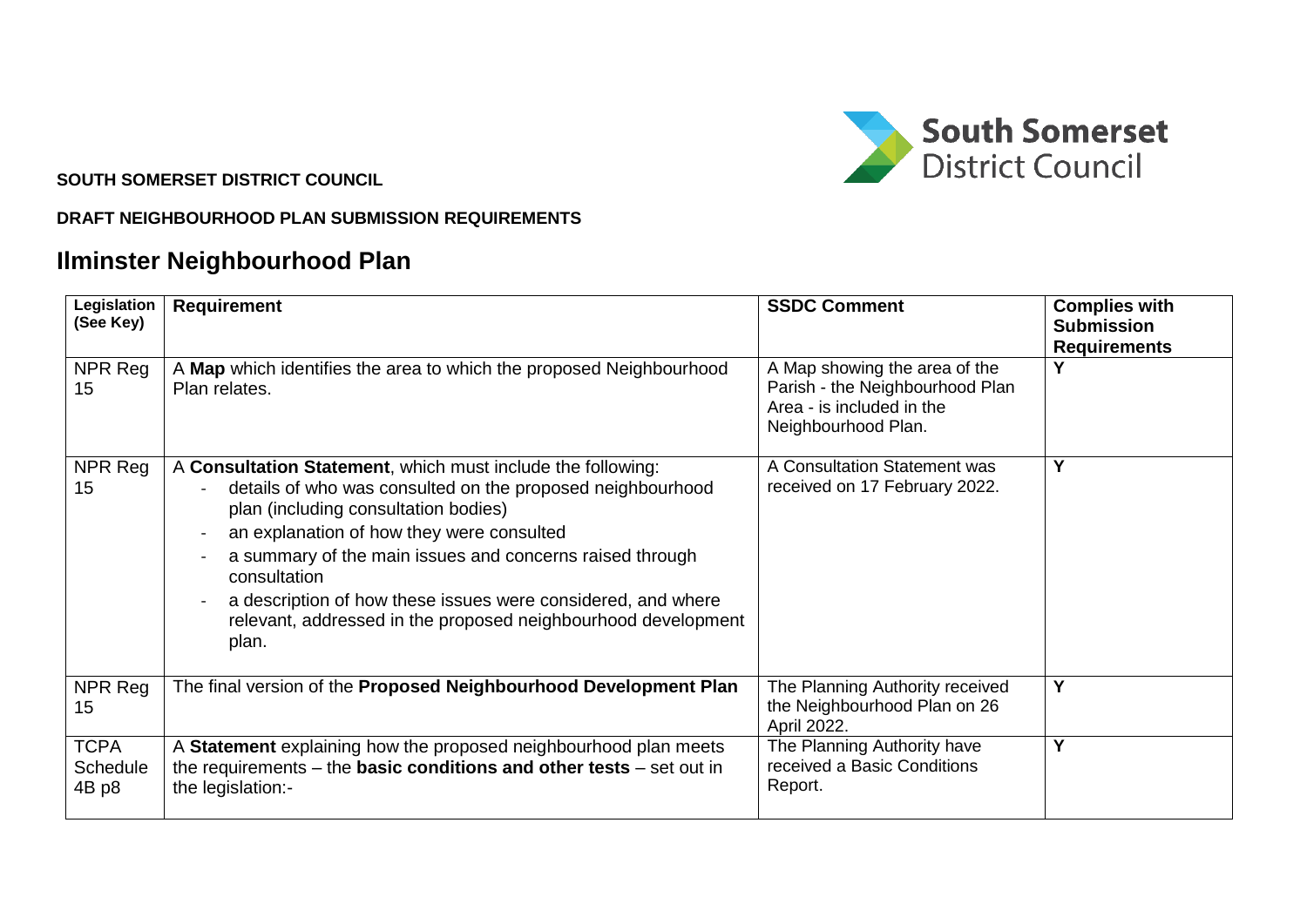| (a) | having regard to national policies and advice contained in<br>guidance issued by the Secretary of State it is appropriate to<br>make the neighbourhood plan                                                               | Relevant sections of the NPPF are<br>referred to in respect of<br>Neighbourhood Plan Policies.                                                                                           | $\overline{Y}$ |
|-----|---------------------------------------------------------------------------------------------------------------------------------------------------------------------------------------------------------------------------|------------------------------------------------------------------------------------------------------------------------------------------------------------------------------------------|----------------|
| (b) | having special regard to the desirability of preserving any listed<br>building or its setting or any features of special architectural<br>or historic interest that it possesses, it is appropriate to make<br>the order. | Policy ILM7 seeks to enhance and<br>sustain local heritage assets and<br>promote high quality design from<br>harmful and/or insensitive<br>development.                                  | Y              |
| (c) | having special regard to the desirability of preserving or<br>enhancing the character or appearance of any conservation<br>area, it is appropriate to make the order.                                                     | The Conservation Area is shown in<br>Figure 4 of the document. Policy<br>ILM7 seeks to enhance and sustain<br>the Conservation Area and<br>promote high quality design.                  | Y              |
| (d) | the 'making' of the Neighbourhood Plan contributes to the<br>$\bullet$<br>achievement of sustainable development                                                                                                          | Section 2 of the Basic Conditions<br>Statement sets out how the policies<br>in the Neighbourhood Plan<br>contribute to sustainable<br>development and how they<br>conform with the NPPF. | Y              |
| (e) | the 'making' of the neighbourhood plan is in general conformity<br>with the strategic policies contained in the development plan for<br>the area of the authority (or any part of that area)                              | The Neighbourhood Plan is in<br>general conformity with the<br>strategic policies contained in the<br>Local Plan.                                                                        | Y              |
| (f) | the 'making' of the neighbourhood plan will not breach, and is<br>otherwise compatible with EU Obligations                                                                                                                | A Strategic Environmental<br><b>Assessment and Habitats</b><br><b>Regulations Assessment</b><br>Screening Report has been<br>prepared.                                                   | Y              |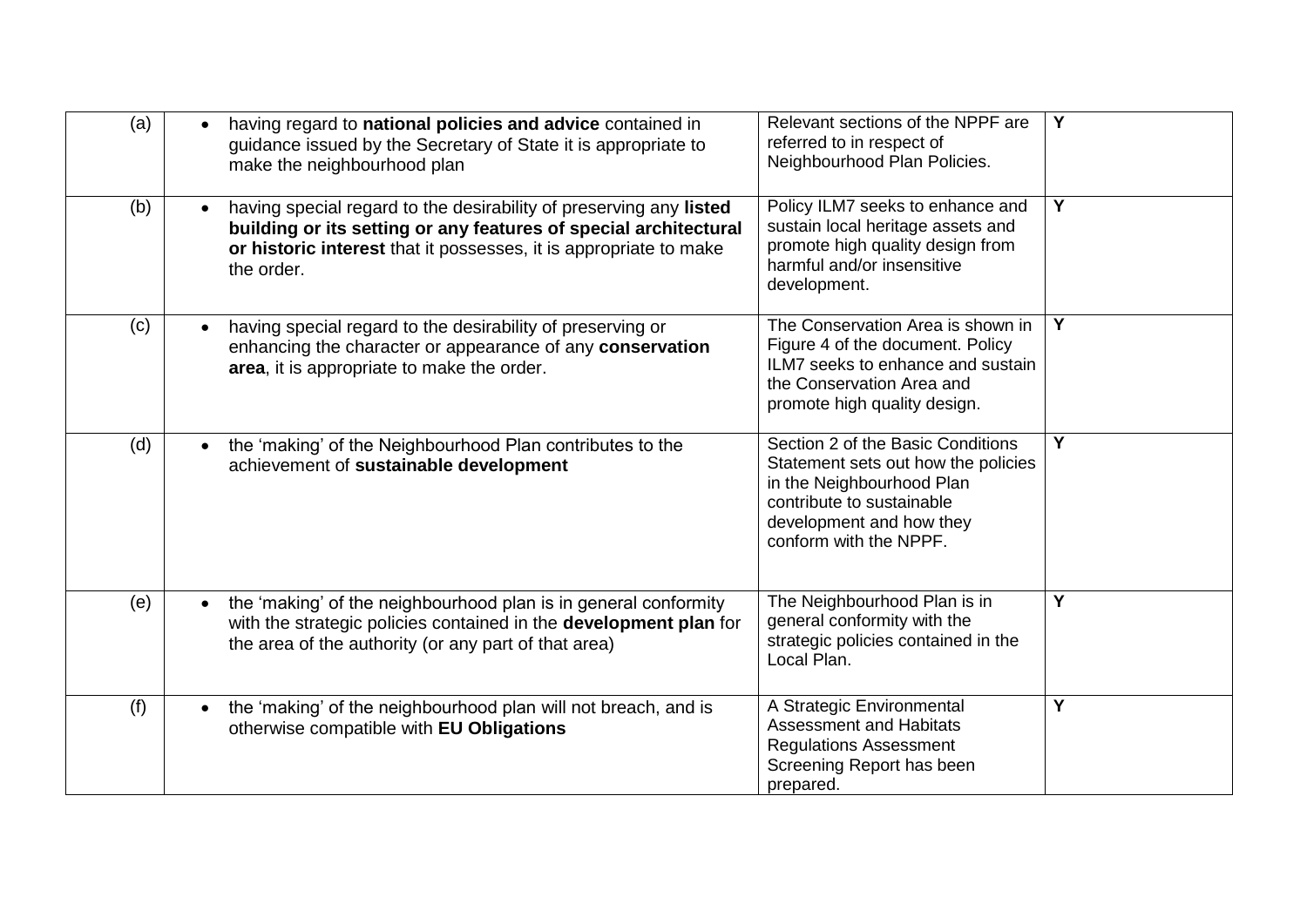| (g)<br><b>NPR</b><br>Schedule<br>$\overline{2}$ | prescribed conditions are met in relation to the neighbourhood<br>$\bullet$<br>plan and <b>prescribed matters</b> have been complied with in<br>connection with the proposal for the neighbourhood plan<br>[The prescribed condition is that the 'making' of the neighbourhood plan<br>is not likely to have a significant effect on a European site (as defined in<br>the Conservation of Habitats and Species Regulations 2012) or a<br>European offshore marine site (as defined in the Offshore Marine<br>Conservation (Natural Habitats, &c.) Regulations 2007) (either alone<br>or in combination with other plans or projects). | A Strategic Environmental<br><b>Assessment and Habitats</b><br><b>Regulations Assessment</b><br>Screening Report have been<br>prepared and are available.<br>Consideration of marine sites is not<br>applicable. | $\overline{\mathsf{Y}}$ |
|-------------------------------------------------|----------------------------------------------------------------------------------------------------------------------------------------------------------------------------------------------------------------------------------------------------------------------------------------------------------------------------------------------------------------------------------------------------------------------------------------------------------------------------------------------------------------------------------------------------------------------------------------------------------------------------------------|------------------------------------------------------------------------------------------------------------------------------------------------------------------------------------------------------------------|-------------------------|
| <b>EAPPR</b><br>Part 2                          | In order for the public and the independent examiner to know whether<br>the plan is likely to have significant environmental effects, one of the<br>following must be submitted:<br>a screening opinion confirming that the plan proposal is unlikely<br>to have significant environmental effects; or<br>an environmental report prepared in accordance with the<br>Environmental Assessment of Plans and Programmes<br>Regulations 2004<br>It is recommended that this information is also included as an appendix<br>to the basic conditions statement.                                                                             | A Strategic Environmental<br><b>Assessment and Habitats</b><br><b>Regulations Assessment</b><br>Screening Report have been<br>prepared and are available                                                         | Y                       |
| LA p61F                                         | The plan is being submitted by a Qualifying Body. In a neighbourhood<br>area that covers the whole or any part of the area of a parish / town<br>council only a parish / town council can submit the neighbourhood plan.<br>If the plan is for an area that includes the whole or part of the area of<br>another parish or town council (a multi-parish plan), consent must be<br>obtained from all of the parish / town councils whose area is included.<br>Elsewhere the plan must be submitted by a designated neighbourhood<br>forum.                                                                                              | The Ilminster Neighbourhood Plan<br>is being submitted by Ilminster<br>Town Council. The Neighbourhood<br>Area was designated in June 2017.                                                                      | $\overline{Y}$          |
| <b>PCPA</b><br>s38A                             | The draft Neighbourhood Plan sets out policies in relation to the<br>development and use of land in the whole or any part of a<br>neighbourhood area. A neighbourhood plan must include land use<br>planning policies that can be used in the determination of planning<br>applications. It must also relate to a designated neighbourhood area.                                                                                                                                                                                                                                                                                       | The Neighbourhood Plan does not<br>contain policies which are not<br>related to the use and development<br>of land.                                                                                              | Y                       |